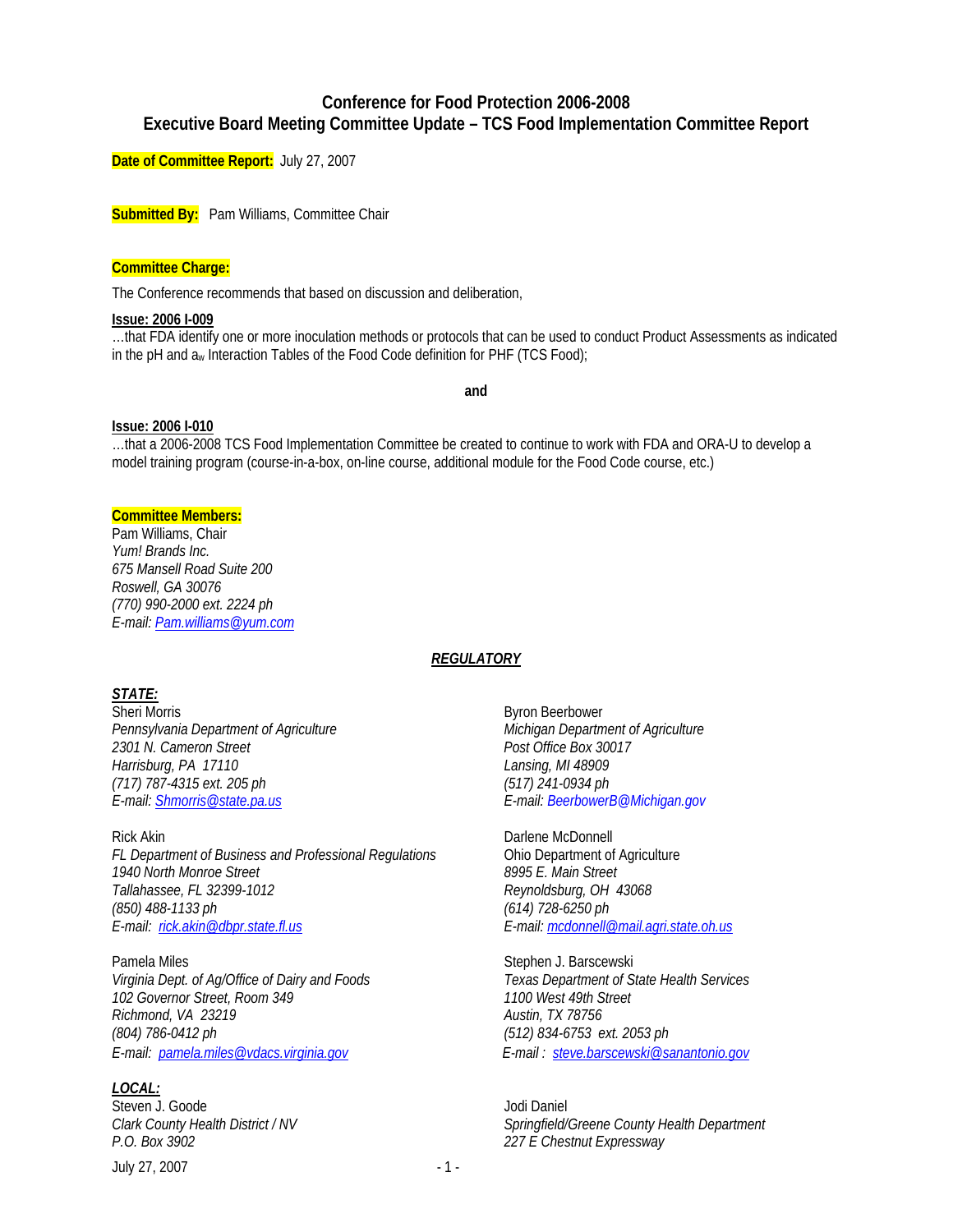Las Vegas, NV 81127 and Springfield, MO 65810 *(702) 383-1263 (417) 864-1583* 

Debbie Watts *Tulsa Health Department 4616 E. 15th Street Tulsa, OK 74112 (918) 595-4305 E-mail: dwatts@tulsa-health.org*

### *FEDERAL:*

Shirley B. Bohm Allan Tart *FDA/CFSAN FDA/ Southeast Regional Office 5100 Paint Branch Pkwy. HFS-627 60 Eight Street N.E. College Park, MD 20740-3835 (301) 436-2096 (404) 253-1267 E-mail: [Shirley.bohm@cfsan.fda.gov](mailto:Shirley.bohm@cfsan.fda.gov) E-mail: [atart@ora.fda.gov](mailto:atart@ora.fda.gov)*

Courtney Halbrook **Liza Frias** *Brinker International* **Albertsons** *6700 LBJ Freeway, Suite 3105 1421 S. Manhattan Avenue Dallas, TX 75240 Fullerton, CA 92831-5221 (972) 770-1777 (714) 300-6813 E-mail: [courtney.halbrook@brinker.com](mailto:courtney.halbrook@brinker.com) E-mail: [liza.frias@albertsons.com](mailto:liza.frias@albertsons.com)* 

Christine Andrews<br>
National Restaurant Association<br>
Vnited Fresh *Washington, DC 20036 Davis, CA 95616 (202) 331-5985 (530) 756-8900 E-mail: [candrews@dineout.org](mailto:candrews@dineout.org) E-mail: jgorny@uffva.org*

Dr. Arthur J. Miller Cas Tryba Exponent, Inc./Food & Chemical Practice Big Y Foods, Inc. *401 Telsa Drive, Suite L 2145 Roosevelt Avenue P.O. Box 7840 (301) 464-4063 (413) 504-4450 E-mail: [amiller@exponent.com](mailto:amiller@exponent.com) E-mail: tryba@bigy.com* 

Gale Prince **Pamela Ross-Kung** *The Kroger Company <b>Ross-Kung Management, Inc. Ross-Kung Management, Inc. 1014 Vine Street, KW3 73 South Avenue Cincinnati, OH 5202 Revere, MA 02151 (513) 762-4209 (781) 706-0999 E-mail: gail.prince@kroger.com E-mail: [prosskung@rkm.us](mailto:prosskung@rkm.us)*

Thomas L. Schwarz *International Inflight Food Service Association 5700 Waters Edge Landing Court Burke, VA 22015 (703) 250-5445 E-mail: tls4haccp@aol.com* 

*E-mail: [goode@cchd.org](mailto:goode@cchd.org) E-mail: [jdaniel@ci.springfield.mo.us](mailto:jdaniel@ci.springfield.mo.us)*

### *INDUSTRY*

*National Restaurant Association United Fresh Fruit and Vegetable Association 1200 17th Street 430 Grand Avenue* 

*Arnold, MD 20715 Springfield, MA 01102-7840*